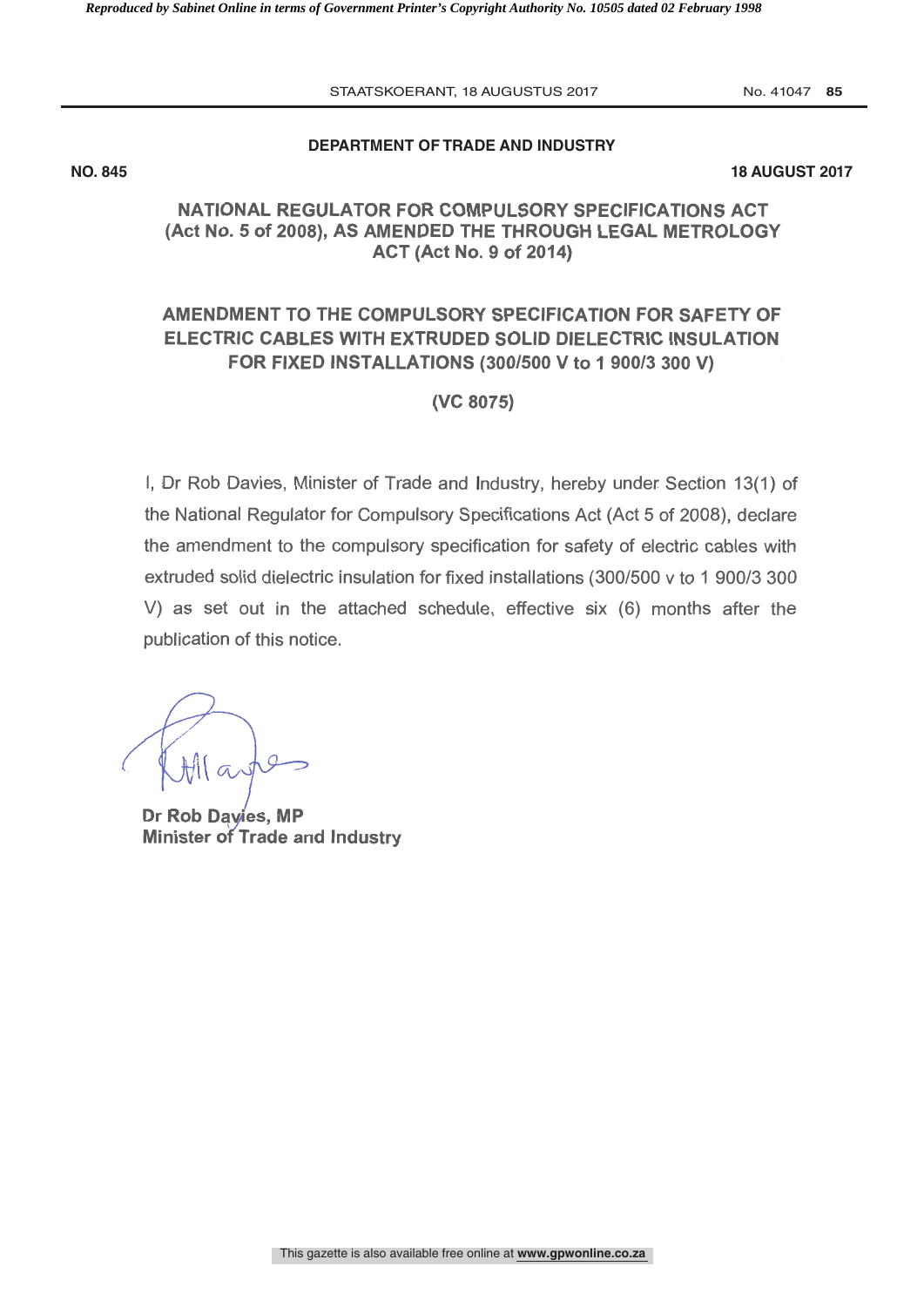## **SCHEDULE**

# COMPULSORY SPECIFICATION FOR SAFETY OF ELECTRIC CABLES WITH EXTRUDED SOLID DIELECTRIC INSULATION FOR FIXED INSTALLATIONS (300/500 V TO 1 900/3 300 V)

### VC 8075

#### <sup>1</sup> SCOPE

1.1. This compulsory specification covers the safety of single -core and multi core extruded solid dielectric insulated cables of rated operating voltage (Uo /U) in the range (300 /500 V to 1900/ 3300 V), for use in fixed installations.

#### 2. DEFINITIONS

- 2.1. For the purposes of this document, the definitions in SANS 1507 series of standards apply.
- 2.2. In addition, the following definitions shall apply:
	- 2.2.1 **Applicant**: the manufacturer or importer seeking approval of an electric cable(s). The applicant shall be an existing legal entity within the Republic of South Africa.
	- 2.2.2 Conformity of Production: proof (issued less than 12 months before the date of submission to the NRCS for approval) that electric cables offered for sale have been manufactured to the approved design and continue to comply with the requirements of this compulsory specification. The proof shall comprise of the manufacturer's quality management system certificate or report, and a control plan.
	- 2.2.3 **Declaration report**: a report that is issued by an accredited conformity assessment body, indicating the equivalence of products and /or standards.
	- 2.2.4 Electric Cable: single -core and multi core extruded solid dielectric insulated cables of rated operating voltage (Uo /U) in the range (300 /500 V to 1900/ 3300 V), for use in fixed installations.
	- 2.2.5 Full test report: a valid test report that cover the full testing of a product for NRCS approval.
	- 2.2.6 NRCS: the National Regulator for Compulsory Specifications as established by the National Regulator for Compulsory Specifications Act, 2008 (Act No. 5 of 2008).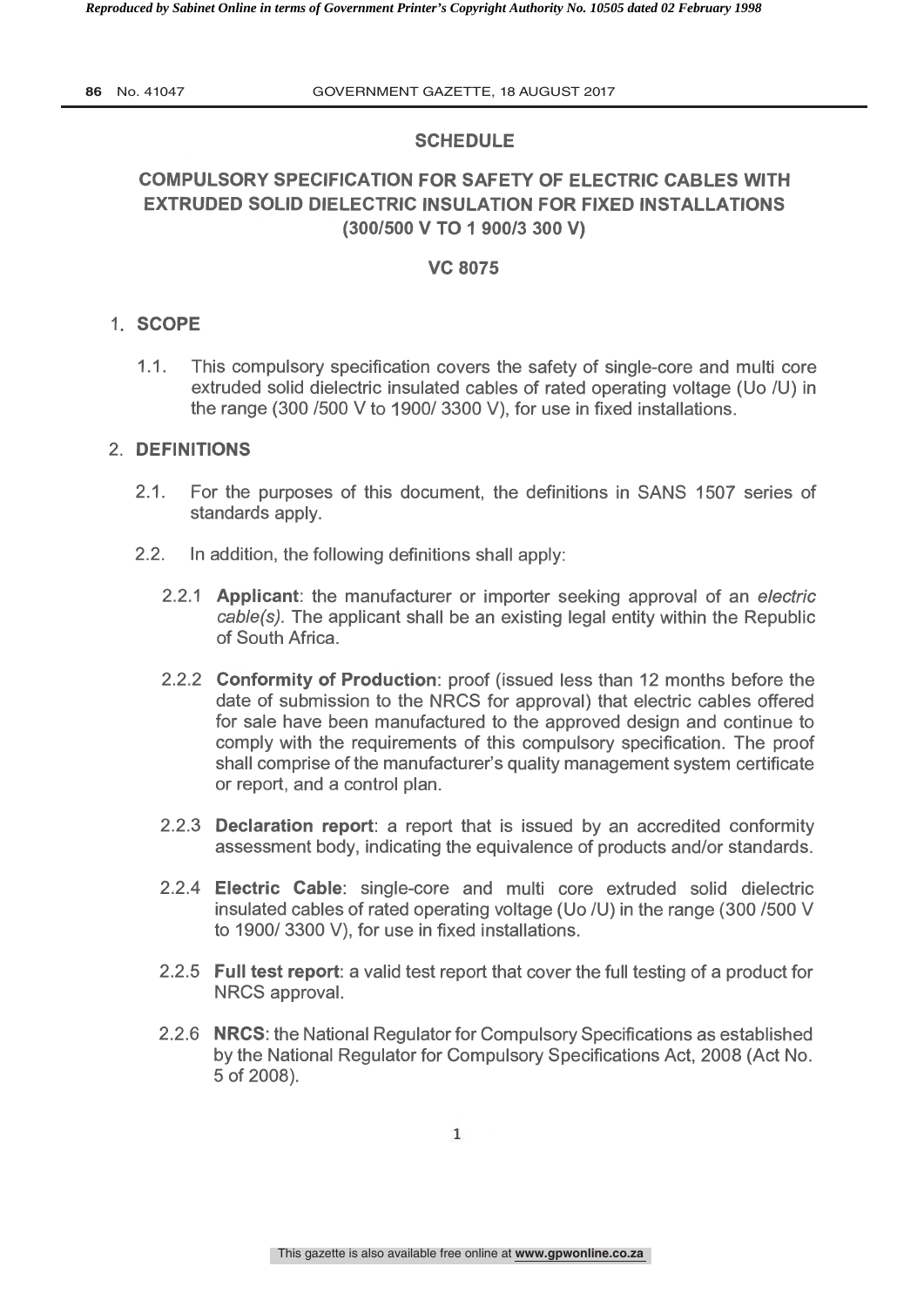- 2.2.7 Proof of approval: a letter of authority (LoA) issued by the NRCS, which confirms that a particular electric cable type satisfies the requirements of this compulsory specification.
- 2.2.8 Proof of conformity: documented evidence of conformity with the requirements of this compulsory specification.
- 2.2.9 Product Certificate: a document (a certificate or a permit or a license) issued by a body operating a system 5 product certification as described in ISO /IEC 17067 and accredited to SANS ISO /IEC 17065 standard.
- 2.2 10 Valid test report: copy of an original test report issued less than 36 months before the date of submission to the NRCS for approval.

### 3. GENERAL REQUIREMENTS

- 3 1 The applicant shall ensure that each type of electric cable has been approved by the NRCS before offering it for sale or import or supply, in accordance with the requirements of Annex A.
- 3.2 The applicant shall inform the NRCS of any change in design or materials affecting any mandatory requirement in terms of this compulsory specification. In the event of such change(s) the NRCS may, at its discretion, demand that the applicant submit a new application for approval.
- 3.3 The applicant shall, on request, provide the NRCS, within five (5) working days, with satisfactory proof of approval in respect of any type of electric cable included in the scope of this compulsory specification
- 3.4 The applicant shall on request provide the NRCS, within five (5) working days, with satisfactory proof of conformity of production.
- 3.5 Failure to provide such proof shall constitute reasonable grounds for suspicion of non -compliance with the requirements of this compulsory specification.

#### 4. SPECIFIC REQUIREMENTS

4.1 Electric cables shall comply with the requirements of SANS 1507-1, Electric cables with extruded solid dielectric insulation for fixed installations (300/500 V to 1 900/3 300 V) and other relevant parts of SANS 1507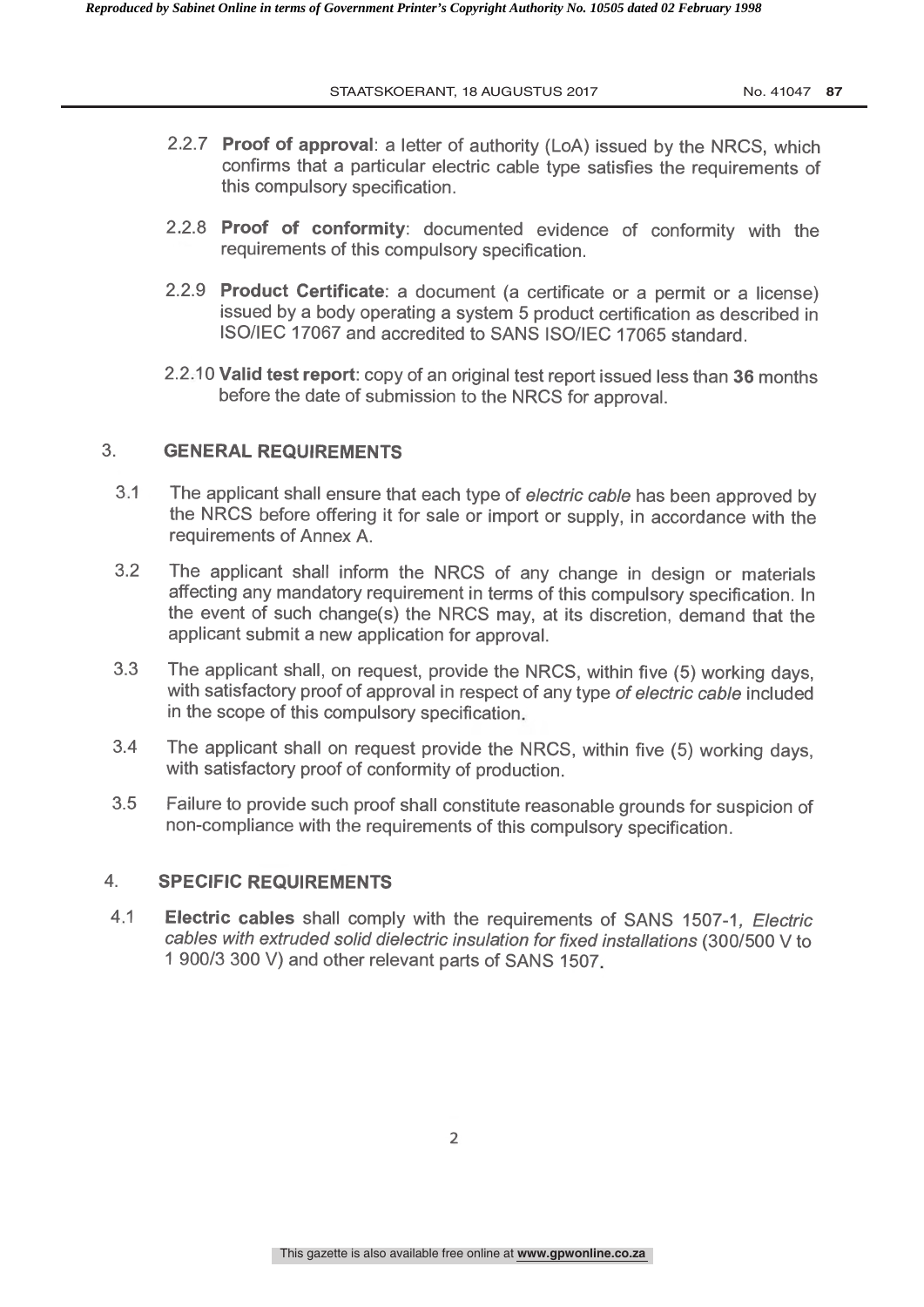## 5. **EQUIVALENCE OF STANDARDS**

5.1 Standards issued by different standardization bodies such as ISO, EN, UL, AUS /NZ etc., will only be accepted if it is proven, in the form of a declaration report from an accredited conformity assessment body, that they are technically equivalent in all respects to the relevant South African National Standard. The applicant shall be responsible for obtaining such a declaration report. Proof of conformity with such a standard shall be accepted as conformity with the corresponding South African National Standard.

## 6. CONFORMITY TO REFERENCED STANDARDS

- 6.1 For the purposes of this compulsory specification, a new edition of a referenced standard shall become effective twelve (12) months from the date of publication as a South African National Standard.
- 62 New products, or products resubmitted for approval because of a change in design or materials, shall in all cases be evaluated against the requirements of the latest edition of any referenced standard.

## 7. EVIDENCE OF CONFORMITY

One of the following options of evidence shall be submitted to the NRCS as proof of conformity with the requirements of this compulsory specification:

- 7.1 Option 1, for electric cables without a product certification:
	- 7.1.1 Full test reports in IEC/EN format or any equivalent format acceptable to the NRCS and issued by an appropriately accredited and internationally recognized body being a member of an IAF /ILAC /IECEE mutual recognition scheme in accordance with the NRCS's conformity assessment policy.
	- 7.1.2 The test reports shall prove conformity with all the applicable mandatory requirements.
	- 7.1.3 Evidence of conformity shall be traceable to the specific electric cable type(s).
- 7.2 Option 2, electric cables with product certification:
	- 7.2.1 A product certificate and a valid test report issued by an appropriately accredited and internationally recognized body being a member of an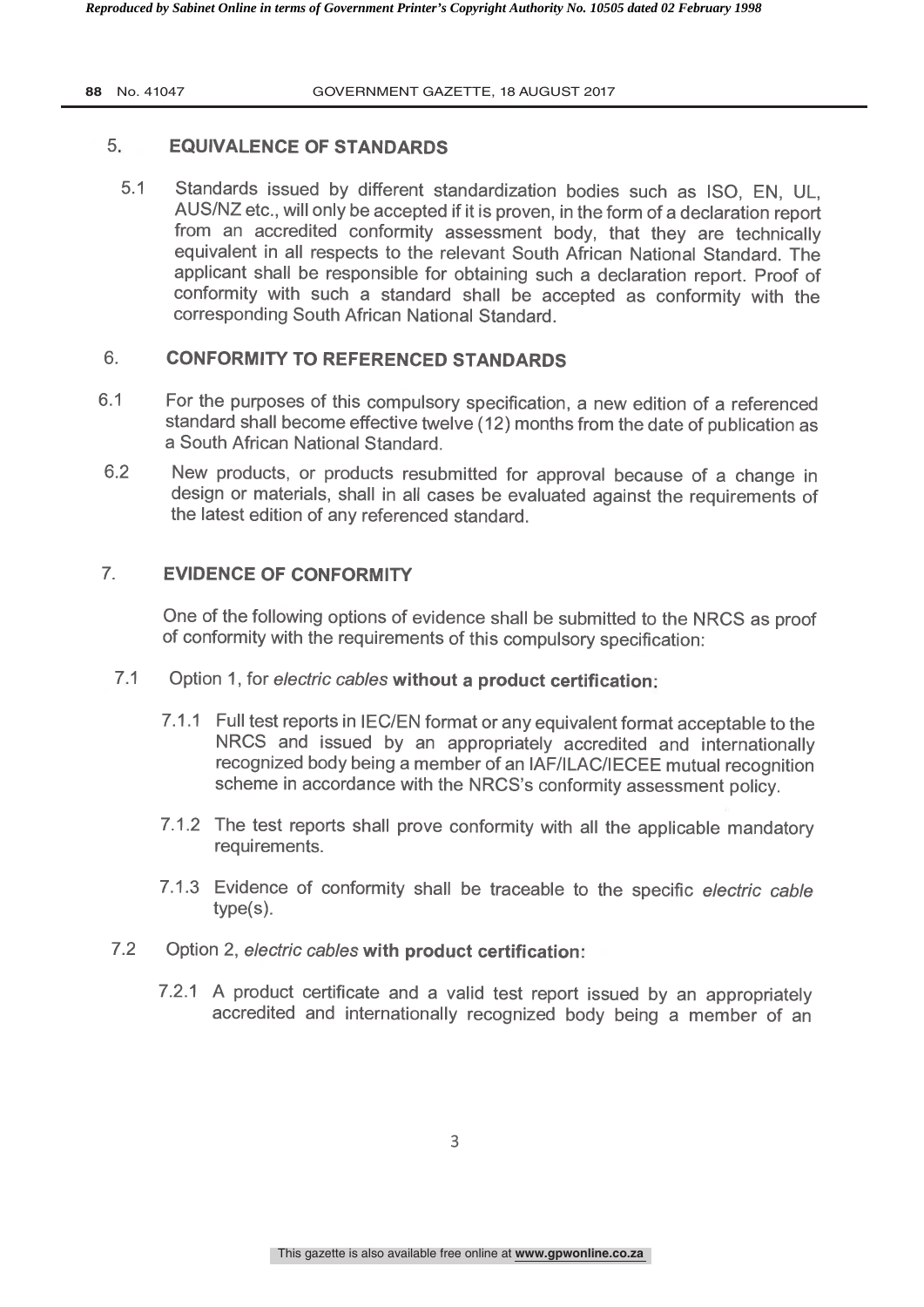IAF /ILAC /IECEE mutual recognition scheme in accordance with the NRCS's conformity assessment policy.

7.2.2 Evidence of conformity shall be traceable to the specific electric cables type(s).

#### **ANNEX A - APPROVAL OF ELECTRIC CABLES**

#### A.1 APPLICATION FOR APPROVAL

An application for approval of each type of electric cable intended for sale shall include:

- A.1.1 Details of the type of *electric cable* for which approval is sought and the standard(s) to which it is claimed to conform;
- A.1.2 Details of the manufacturing plant/s in which the electric cables type is produced;
- A.1.3 For new applications, proof of conformity, with all the requirements of this compulsory specification, issued less than 36 months before the date of submission to the NRCS;

#### A.1.4 For electric cables without a product certificate

On expiry of the approval (LOA), an application for an extension may be granted, provided that all the conditions of the previous approval were met. In this case, proof of compliance, with all the requirements of the relevant compulsory specification, issued less than 60 months before the date of submission to the NRCS, shall be required;

#### A1.5 For electric cables with a product certificate:

On expiry of the approval (LOA), an application for an extension may be granted provided that a valid (as determined by the conformity assessment body) product certification is submitted to the NRCS.

- A.1.6 Identification markings and other information appearing on the product; and
- A.1.7 Any reasonable additional information in order to clarify the above that may be requested by the NRCS.